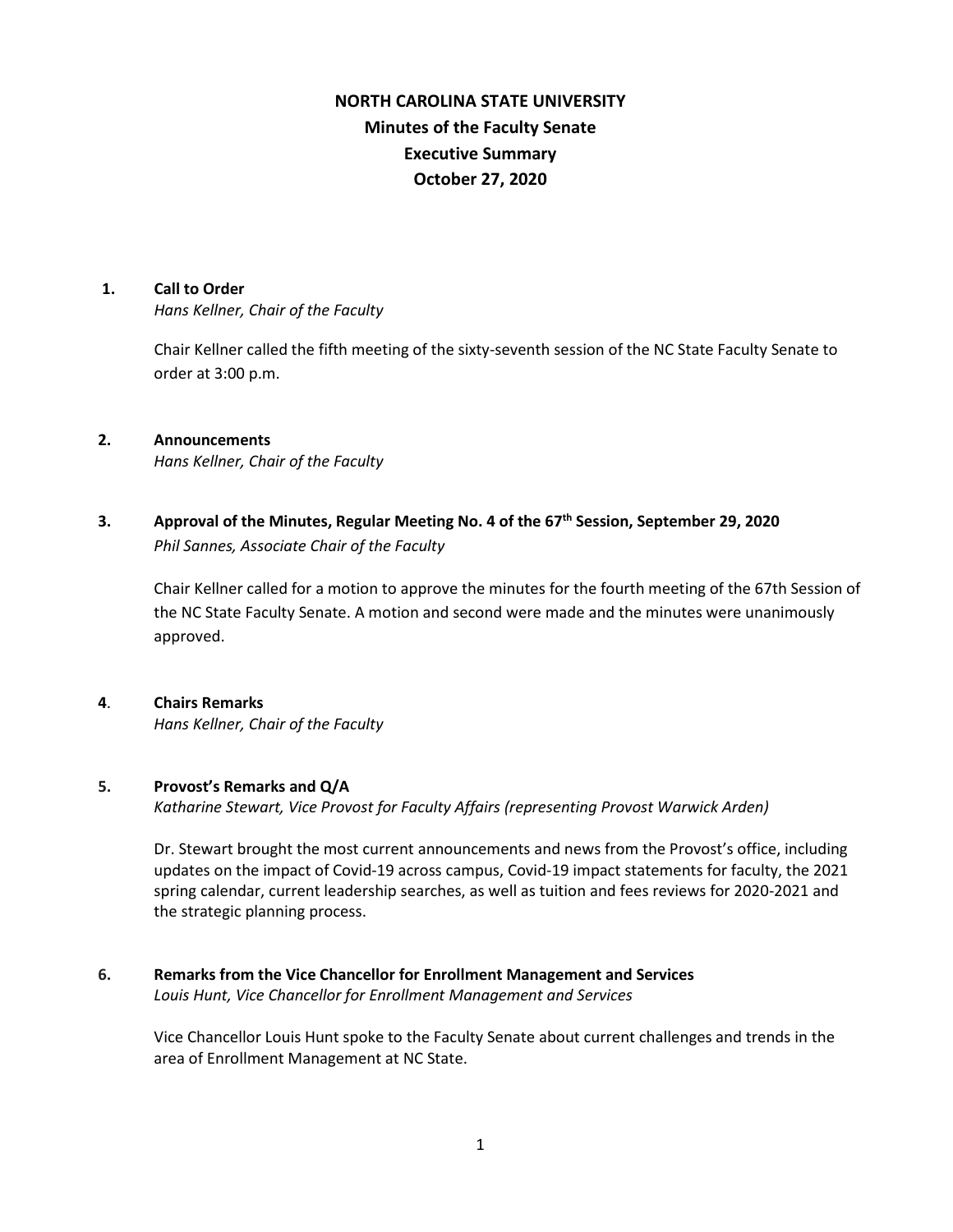### **7. Remarks, Director of Athletics**

*Ahmeen Ahmad, Feed the Pack Food Pantry, Leadership and Civic Engagement* 

The team from the Feed the Pack Panty organization brought information to the Faculty Senate about how they can become involved and engaged with this campus-wide program to provide nutritional support to the NC State community. Numerous opportunities for involvement were discussed.

### **8.** *Committee Reports*

*Committee Co-Chairs: Academic Policy – Lisa Bass-Freeman and Paul Williams Government, Communication and Recruitment – Maria Collins and Barbara Kirby Personnel Policy – Christopher Ashwell and Herle McGowan Resources & Environment – Stacy Nelson and Steven Vincent*

### **9. Issues of concern**

Faculty Issues of Concern can be submitted at any time to a Senator, the Chair of the Faculty, or to [Faculty\\_Senate@ncsu.edu](mailto:Faculty_Senate@ncsu.edu)

None

### **10. Adjourn**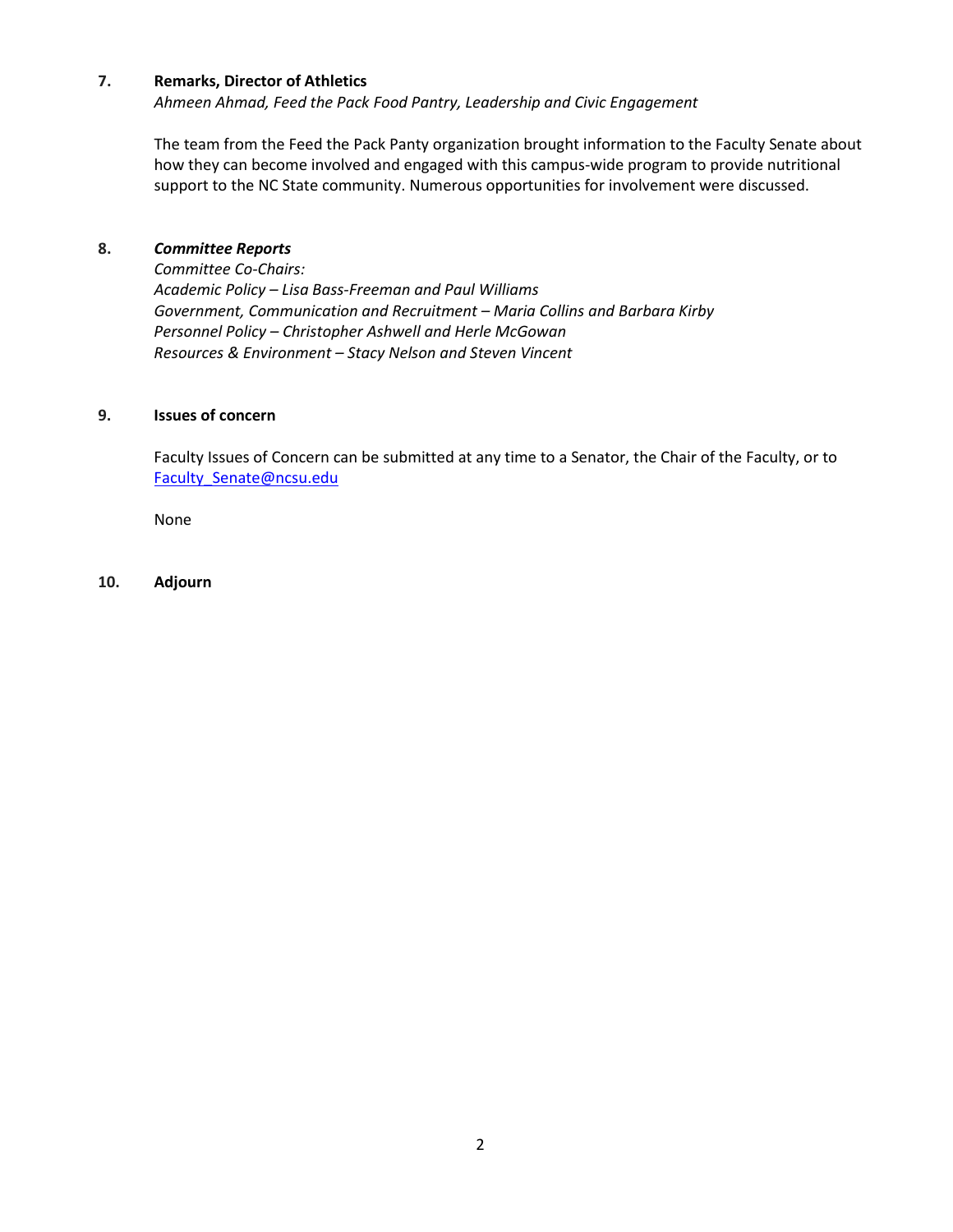## **NORTH CAROLINA STATE UNIVERSITY Minutes of the Faculty Senate October 27, 2020 3:00 p.m.**

## **Regular Meeting No. 5 of the 67th Session Via Zoom October 27, 2020**

**Present:** Chair Kellner; Chair-Elect Berry-James; Parliamentarian Funkhouser; Senators Ashwell, Bass-Freeman, Bernhard, Boyer, Carrier, Collins, Darhower, Duggins, Erdim, Flinchum, Gerard, Ghosh, Gunter, Isik, Jacob, Jordan, Kirby, Kittle-Autry, Koch, Kuzma, Kuznetsov, Little, Lunardi, McGowan, Nelson, Nicholas-Parker, Pinkins, Reiskind, Riehn, Taylor, Thuente, Vincent, Williams, Yoon, Zagacki

**Guests:** Roy Baroff, Faculty and Staff Ombuds; Katharine Stewart, Vice Provost, Faculty Affairs; Courtney Thornton, Associate Vice Provost, Academic Personnel & Policy; Marc Hoit, Vice Chancellor, OIT; Louis Hunt, Vice Chancellor for Enrollment Management and Services; Ahmeen Ahmad and team, Feed the Pack Food Pantry, Leadership and Civic Engagement

## **1. Call to Order**

*Hans Kellner, Chair of the Faculty*

Chair Kellner called the fifth meeting of the sixty-seventh session of the NC State Faculty Senate to order at 3:00 p.m.

## **2. Announcements**

*Hans Kellner, Chair of the Faculty*

- There is a Research Forum going on this week, at this very moment. There's one on seeing the impact of your research, from the Office of Research commercialization. This will continue for the rest of the week.
- The other announcement has to do with the faculty assemblies principles of shared governance which I've mentioned to you a number of times before and which have been finalized and set out to the various institutions, The Chair of the Assembly wrote, "The University of North Carolina system Faculty Assembly has revised our standards of shared governance from 2005, to create the principles of shared governance, 2020. These will be sent to you shortly. These principles are intended to serve as guidance for all levels of governance by setting expectations for collaborative decision making to benefit stakeholders of the UNC system. By affirming this vision of relationships essential for all levels, we can advance the shared mission and vision of our system by providing cutting-edge educational opportunities for our students. Therefore, we invite you to embrace these revised principles, which were adopted unanimously, following a vote by the entire Faculty Assembly in August 2020. We encourage you to discuss this further with your Faculty Senate and Council Chair, campus faculty governance leadership and Faculty Assembly delegates, on the strengthening of our great system. It is our sincere hope that these principles will become a cornerstone to all leaders of our faculties, campus administrations and boards of trustees, as we move forward." The principles of shared governance will be in your mailbox later today.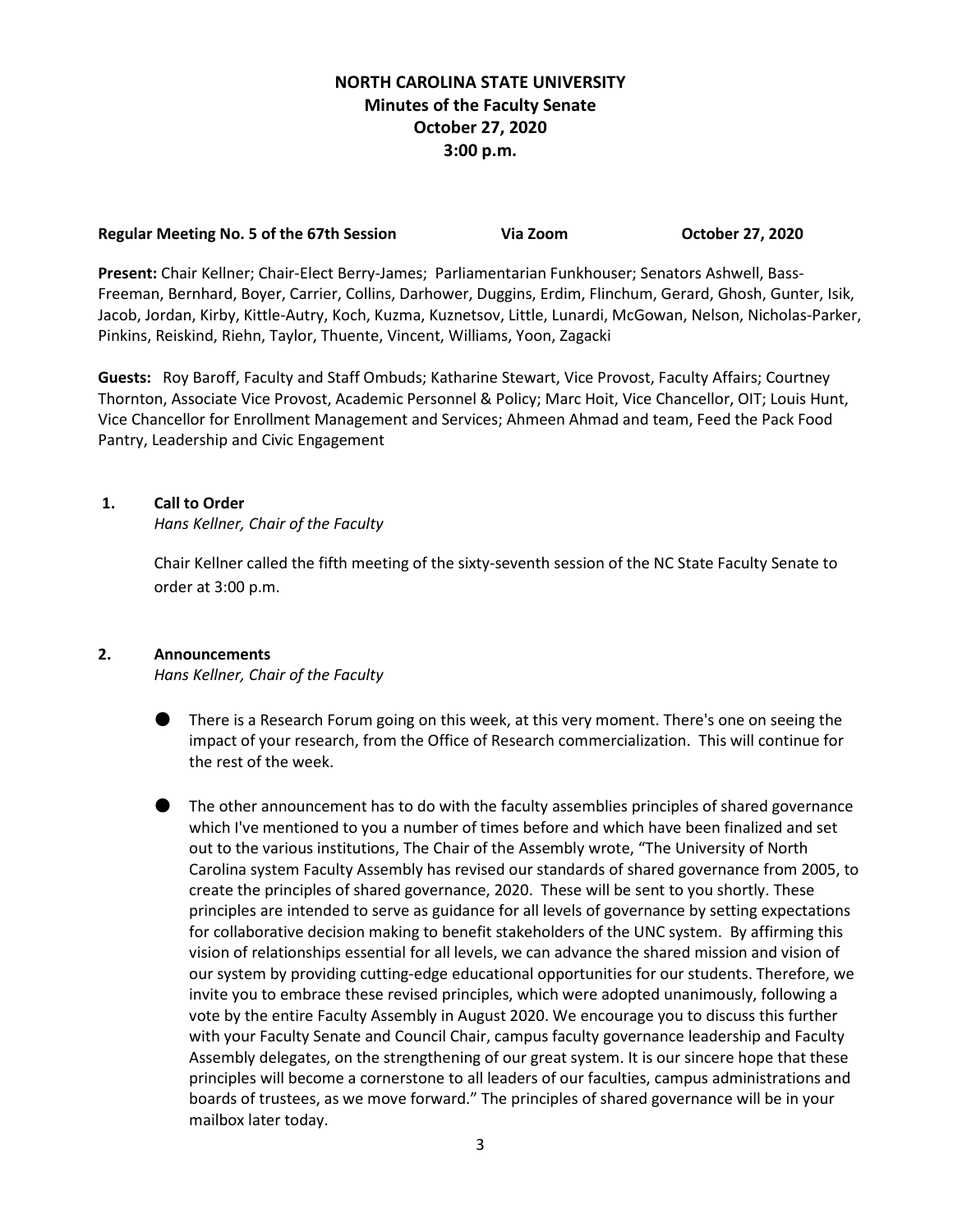## **3. Approval of the Minutes, Regular Meeting No. 4 of the 66th Session, September 29, 2020** *Phil Sannes, Associate Chair of the Faculty*

Associate Chair Sannes called for a motion to approve the minutes for the fourth meeting of the 67th Session of the NC State Faculty Senate. A motion and second were made and the minutes were unanimously approved.

## **4**. **Chairs Remarks**

## *Hans Kellner, Chair of the Faculty*

"There is a Greek word the word , *Nostos*. It means return, and refers to a genre of literature in which a figure, the hero, typically, returns from a war or from something to his home. But it takes a very long time, and there are setbacks, there are tragedies, there are losses, there are adventures, there are many things. *The Odyssey* is an example of the *Nostos,* and you're right. *The Odyssey* is the most famous example of the *Nostos.* ET is another one, actually, when you think about it. ET wants to go home and has all sorts of problems getting there.

But I think that we have to think of ourselves in a situation like that at the present time. What have we learned about ourselves? The purpose of a *Nostos* is personal growth. We've learned the good, we've learned other things as well, not always good. But now we find ourselves in midjourney. And we have to keep the goal in mind. And that's what I want to talk about for a moment, keeping the goal in mind.

The goal for us is not better Zooming. It's not using more features in our moodles. It's not mastering online teaching. The goal is the classroom, the lab, the library and the goal is the Senate. When I agreed to do this job, I had one agenda, one idea, in mind. And that was to make the Faculty Senate rooms, better, more like the way I envisioned them from past years. And so I set out step by step to try to do that and we're about halfway or 60% there. But these rooms which have been our home since 1954, might be out of reach for us as a Senate right now. That's the goal. I go to my faculty office there as often as I can, because I love it. But sadly, I doubt that I will ever Chair a meeting of the Senate in the senate room, a meeting that isn't virtual. Nor will I possibly be able to carry the Mace in a commencement that isn't virtual. And that doesn't make me happy. And I know that we're doing our best. We're doing our best with online education, online instruction. It certainly has its place, but I won't compare it then to the comparison that I have made. You know those cardboard figures at football games? You put up the cardboard fans with pictures of people like me. That they pay money and get put out there? They're great. They're great fans, real fans. But they can't cheer, they can't tear down the goalpost, they can't rush the field, they can't show the spirit that fans are supposed to have. And the same token, we're limited, we're constrained. We're constrained by not being together in our rooms.

The sociality that makes a faculty a faculty simply isn't there. We don't see, for the most part, our colleagues in the halls, in the offices, in the building, in the Senate. From my perspective, that's the big thing. So there we are, our journey home, back to the Senate rooms is uncertain, crooked, full of setbacks and it's not all in our control. But I hope we will keep that goal in mind. ET, by the way, and Odysseus, both knew one thing. They knew that home was a place. So I'd like to call for us to keep the place. Our place is in the Erdahl Cloyd wing of DH Library. So *Nostos,* as you figured out, is the root of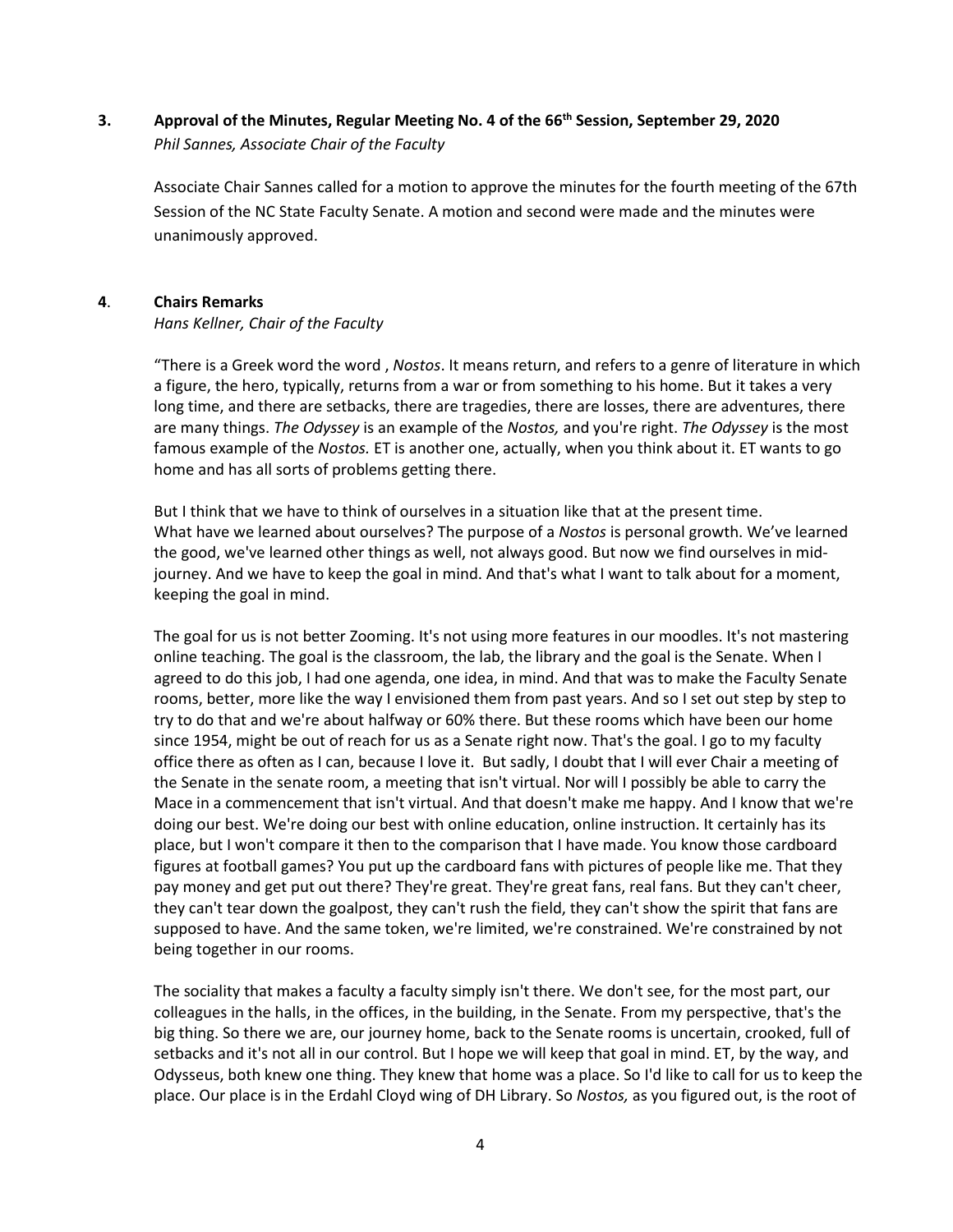nostalgia and nostalgia is what drives people homeward. And it's a good thing too, sometimes. Both what we have learned, but always keeping our eye on the goal."

### **11. Provost's Remarks and Q/A**

*Katharine Stewart, Vice Provost for Faculty Affairs (representing Provost Warwick Arden)*

Dr. Stewart brought the following announcements and information from the Office of the Provost:

"We have plans for a virtual commencement ceremony. That announcement was made on the 13th. The ceremony will take place on Friday, December 4 at 6pm. Much of it will be pre-recorded. We will be celebrating spring, summer and fall 2020 graduates. The event will include some thoughts from graduating students and special memories. One of the nice things is that we will be able to have more participation, and reflections from students and others that can't be part of a live commencement ceremony. We do have a remarkable commencement speaker lined up that has not been announced publicly, but I am told that the speaker is out of this world. So I am looking forward to hearing more about that when we can announce that.

I want to direct your attention to the announcement about the spring calendar update. I know that since Louis Hunt is here, he might be available to answer some questions about this. We will be starting the semester on January 19; we will be concluding classes on April 30. This will let us implement some more robust testing for students. The planning for testing is still underway. We don't have all of those details, but we anticipate getting the details of the campus spring testing strategy out within a week or so. Instead of the full week for spring break, we will have four wellness days that are spread throughout the semester. The wellness days will be intermittent and the idea is to give both students and faculty some short breathing room. It's not the same as a week, but it will let us get a few breathers in while also keeping us together on campus, which should help us mitigate the risks associated with large numbers of students leaving campus and then returning. As much as possible, we hope that instructors will use those days for their own rest, as well as students' rest by not scheduling tests or assignments to be due the day after, because then the students will not be resting during those times.

The exams will be happening May 3 through  $10<sup>th</sup>$ . There will be a reading day and two weekend days set aside for breaks, and spring commencement is scheduled for May 15. Like I said there is planning underway about the spring testing strategy. More information is going to be coming out soon within a week or so about the spring testing strategy and bringing students back to campus. But I don't have all the details on that yet. What I can point you to is our ongoing testing and tracking website. If you want to keep track of where we are with regard to testing and tracking up to this point in our semester. More to come on testing in a future meeting.

This has been something that I've been working a lot with the Personnel Policy committee on Covid impact statements. We will be allowing faculty to add a statement about the impact of the pandemic on their work, to the RPT dossier in their personal statement for the RPT dossier, in their personal statement for PTR if they're undergoing post tenure review or for annual review. We have developed some guidelines for how faculty can use those impact statements and how faculty evaluators such as DVFs or CRPTCs can use those statements. The FAQs are available at the go.ncsu/Covidimpact link that I've put in the chat. These are completely optional. I do want to emphasize that. It's up to faculty if they want to use them, and they'll be available for faculty to use for the next several years because the impact of the pandemic is likely to have effects on faculty productivity beyond the end of the pandemic.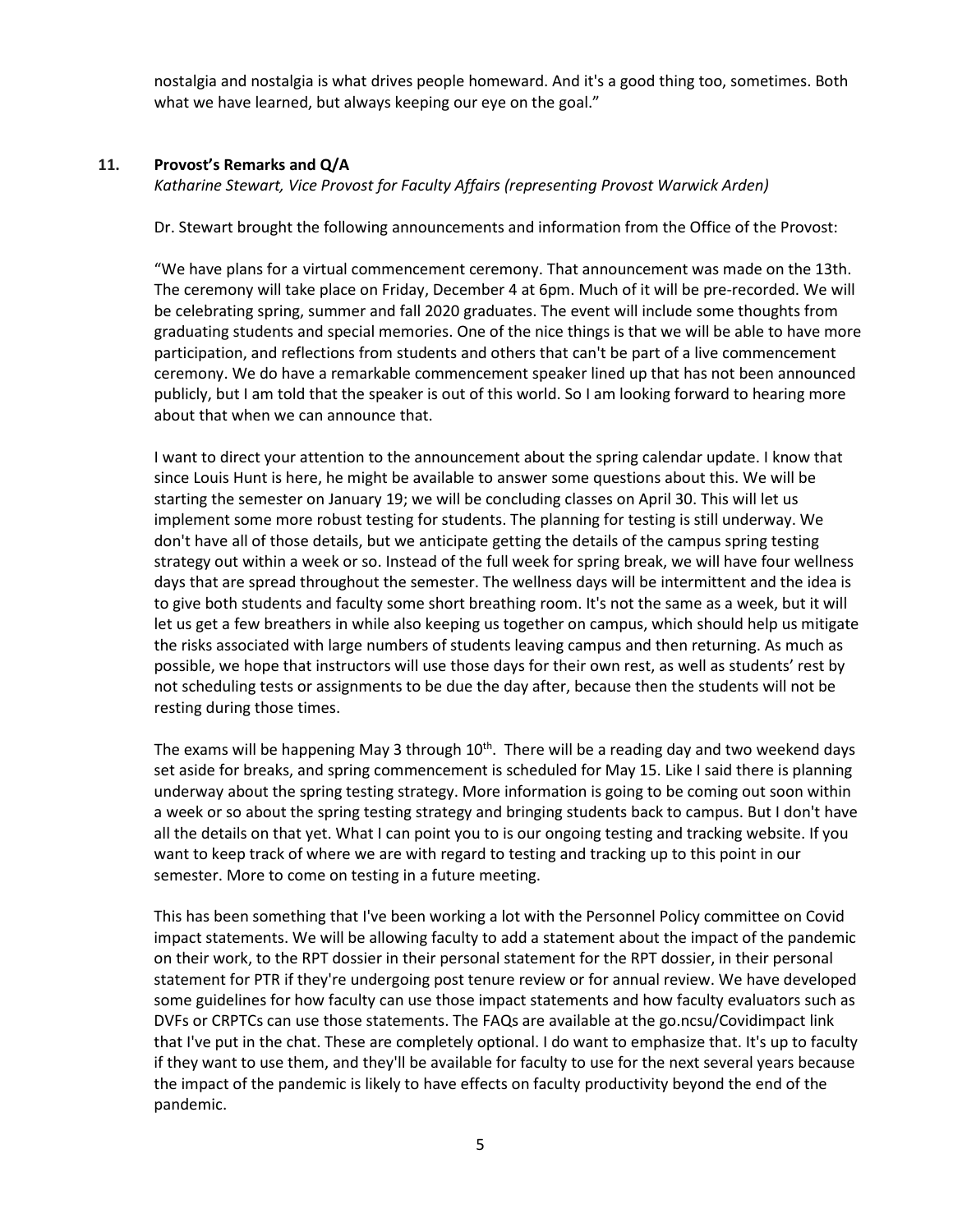So we will be keeping the option for these Covid impact statements and the RPT, PTR and annual review process for the foreseeable future. We will also be giving the academic community at least two academic years' notice before we discontinue them. I do want to say, personally, how much I appreciate the guidance and the advice of the Personnel Policy committee on this particular task. It was great working with the group on that.

In terms of leadership searches, I just want to give you an update. The Provost hopes to announce a new hire very soon in the search for the Vice Chancellor and Dean of the Division of Academic and Student Affairs and University College. That is that is happening and we do think there'll be an announcement very soon. Searches planned for this fall include a search for the Dean of the College of Humanities and Social Sciences. Dean Braden had indicated previously that he will retreat to faculty at the end of the year. The Provost will be announcing a search very soon, and it's my understanding that Dean Mark Hoversten of Design will be leading that search committee.

Our other search that we will be undertaking starting in the fall is the search for the Senior Vice Provost of Enrollment Management and Services. Provost Arden will be announcing the search in the coming weeks. We're in the process of confirming the chair and the members of the nomination committee. That makes me very sad. It's been such a pleasure to work with Louis Hunt over the years. He's been such an extraordinary leader for us in the Provost Office, as well as for our faculty and students. I'm glad he's here with us today to talk with us.

I want to let you know that next week we will be reviewing tuition and fee proposals for the academic year 21-22. We will be reviewing that with the Board of Trustees. There will be no campus proposed initiated tuition increases for resident students; there will be a proposed campus initiated tuition increase for non-resident students, a 2.5% increase for non-resident students at the undergraduate and graduate levels. There will be some fee changes that are being proposed. The proposal is to increase the student health fee by \$38 and to decrease the debt service fee by \$38. So those will be proposed. After the Board of Trustees approves, if they approve, those proposals will move to the UNC system for review in December, and then to the Board of Governors for review in February.

I want to remind this group that the strategic planning process is continuing. The Executive Steering Committee is bringing content together from the various Task Force reports to put together some ideas for the new strategic plan. We should have an update to the campus before Thanksgiving, as well as another opportunity for input and feedback and commentary. So we'll be bringing that to you later in the semester."

### **Questions**

Andrey Kuznetsov: What should we do about this spring break? I have two concerns. Concern number one, the students will be catching up on homework and assignments, rather than the resting. And this is because we give them assignments a couple weeks in advance. And we have no control when they do that. So instead of resting, students will be just catching up on these days. Second, the concern is that students, many of them are kind of local, they live close by. So instead of going once for the spring break, they will go out five times. I mean, drive home and kind of spread the virus. So what should we do about these concerns and how we should mitigate them.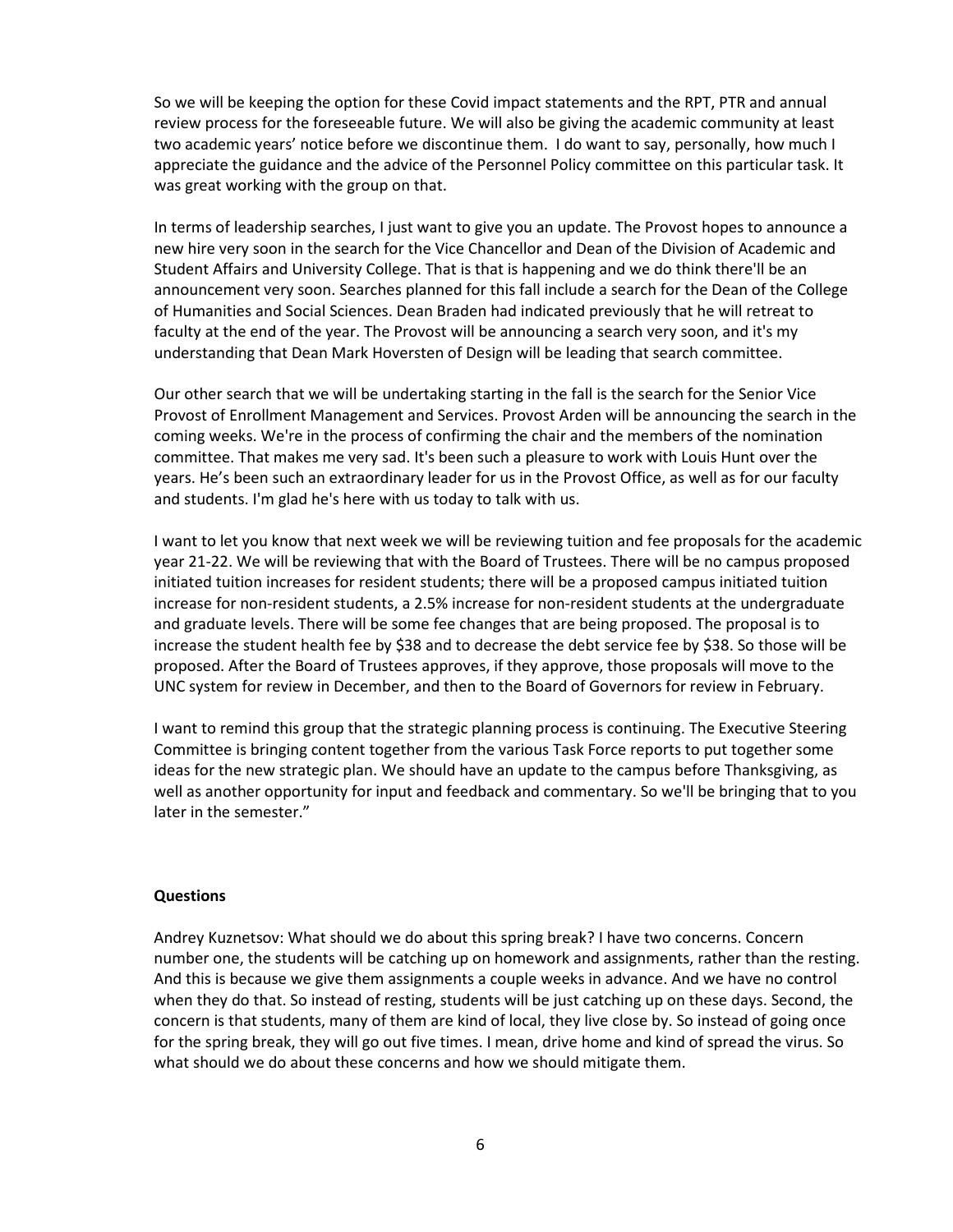Katharine Stewart: I think the challenge that we have is, as with so many things in the pandemic, there is almost no good answer. One of the things that I have learned in the last seven months is that most of the decisions that are put before us, any choice you choose will lead you to think, well, these are the ways that that could go wrong. And you're right there. There are some of those issues. I think that we always, regardless of whether we have spring break for a week or we have it spread out the way we're doing this semester, we will always have students who are good at managing their time and self-regulating their time, and we'll have students that are not as good at that and will spend either the wee hours of a Sunday evening cramming all their homework in or what have you. I think that's a hard thing to figure out; how to help students learn to self-regulate and manage. I do think that what we are really trying to avoid as much as possible is students traveling to large congregations with lots of other students. That has been the Achilles heel for most campuses across the nation. Large social gatherings of students were our Achilles heel in the fall. That was clear based on the contact tracing that we did and the patterns of infections that we saw. And I think we do believe that by giving students short breaks, we're likely to reduce those numbers of those very large congregations of students.

Louis Hunt: We want to avoid those large congregations. A lot of these breaks, they're not even over the weekend so they're not getting a long weekend. I think the academic environment, to the extent that we have face to face activities, we have it set up pretty well that if we adhere to the guidelines we put in place of wearing masks, keeping the distances, we're going to be fine either way. I worry about the students and the faculty and staff as well. But I think we're in good shape. I think we're better off without the spring break and we tried not to create a bunch of long weekends, where students would too much traveling.

### **12. Remarks**

### *Louis Hunt, Vice Chancellor for Enrollment Management and Services*

Dr. Louis Hunt brought greetings to the Faculty Senate and stated, "I appreciate the opportunity to address the Senate today. I don't have a lot that I want to say, I'll try to follow up on some of the comments you say you just mentioned, but, you know, mostly, I want to say thank you. It's been a real privilege working for NC State for all these years. It's really a dream come true. I've been here over 37 years now and I kind of cherish the fact that most evenings when I go to bed, a lot of times I'm thinking about work, and I'm not dreading it. I'm thinking about an opportunity, there's something I want to do. And when I get up in the morning, I'm excited to come to work. And I know that's just a special thing. And I'm lucky to have had it and I'm lucky to have worked alongside you and your colleagues on the Senate and standing committees and the faculty and staff all across this university and the people within my division."

He added, "Some of the things we've done you know we did a Summer Start Program. We started that for students that were at risk because they came from high schools where on average, their students did not earn a C in their first science or mathematics course at the UNC system. We thought, how can we bring them in and help move them along. We started during my tenure and I didn't do anything by myself. Certainly nothing at all. But these are some of the things we did. We started the Pack Promise, how can we make education more affordable for students that really can't afford it. We worked with Dr. and Mrs. Goodnight on the Goodnight Scholars Program, and that's evolved into something very special on this campus. I think some of the technology we've done. That's one where I think we've done perhaps our best job, really leveraging technology to take some of the mundane burdens off faculty advisors and so forth, and let them focus on the things that are really important.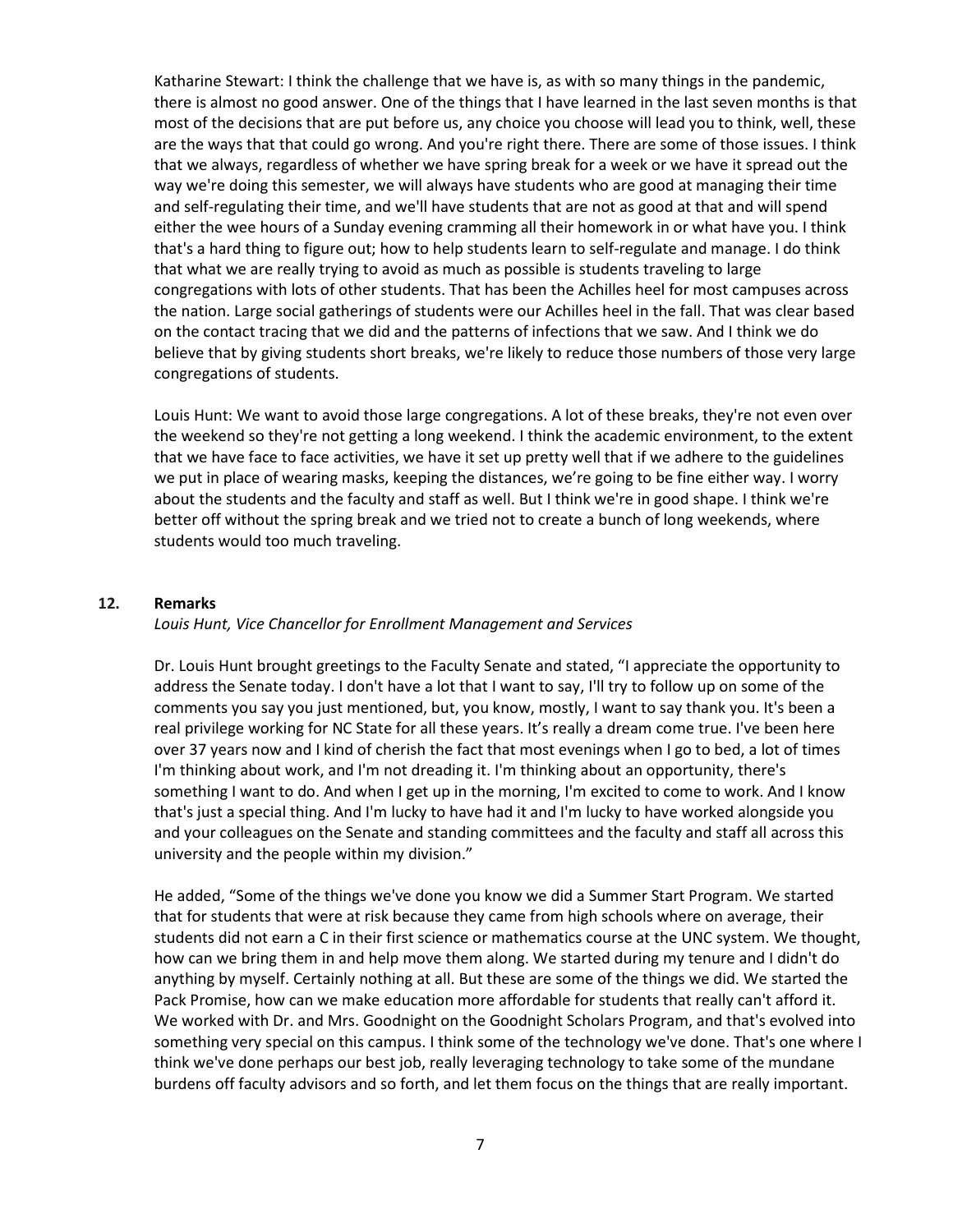We've put in a Student Services Center and recently, a one stop shop for students just to try and take some of these administrative burdens off them as well."

Dr. Hunt reported that the Provost's professional experience program is something he is really pleased with that's helping students. "The more that we can let students have meaningful engagement with faculty, the better off. They've been doing it in the College of Engineering, working with the community colleges and making sure there's a pathway for students to get to NC State University. And that's been super important. So it's been a lot of fun. I think we try to stay at the forefront of our industry. Again, the underpinnings are serving students and serving faculty, and we try to be good stewards of the state resources."

Dr. Hunt concluded, "I've said it to every Provost I've worked for, and there've been a few of them, that I really prefer us to hire more faculty than more administrators, and I really believe that. And so we try to run a lean, mean machine and hopefully we've done that. Again, the thing I can say is what a privilege and pleasure it has been working here. I'm not done yet, and I got a lot of things I want to accomplish, not the least of which is to have Hans carry that Mace in person one more time. Again, thanks for having me here today."

### **Questions**

Christopher Ashwell: Do we know anything about registration for the spring? I know we're just getting started, but I've had a couple of students in my classes that are first year students that have said they're thinking about taking the spring semester off. And so I'm just curious if you have any feedback yet as to if we're going to contract in the spring or what's going to happen.

Louis Hunt: I don't know what the right thing to do is in the spring. I can argue either side; we need some face to face, we should stay online and hunker down. There's not a right answer. This is uncharted water. The one thing I do know is there's a lot of students that are struggling, especially first year students. They don't have networks of people and friends and colleagues and they don't know the faculty. So I'm hearing from them, I'm hearing from their parents that they feel very disconnected. I think it's super important. There are students that are deciding to opt out for a semester.

I'd like us to minimize that. I think we're going to be fine enrollment-wise this fall, especially at the undergraduate level. I think the faculty are the ones that can make the difference here. And I don't think it takes a whole lot. It's one of the things I've enjoyed the most in my career is the opportunity to interact with an individual student, and more. So if that student is struggling, we can reach out to them. There is a danger there. It is compounded because they're paying full tuition and fees and they don't feel like they're getting the experience, but it's really this isolation. All of us, faculty, staff, students - we're all struggling with this. There's a lot of anxiety and stress that goes with it. So I don't know the answer, except anytime we can reach out help a kid we should. There's a lot of resources and there is going to be some information coming out to the faculty for students that don't seem to be engaging. Obviously there's a limit to what you can do virtually.

Paul Williams: They now allow a certain number of fans into the stadium because there's a certain number that can safely socially distance to watch a football game. We have had commencement at Carter Finley in the past. So is there any thought of that in the spring? Can we have an outdoor commencement at Carter Finley where we limit the people that come in?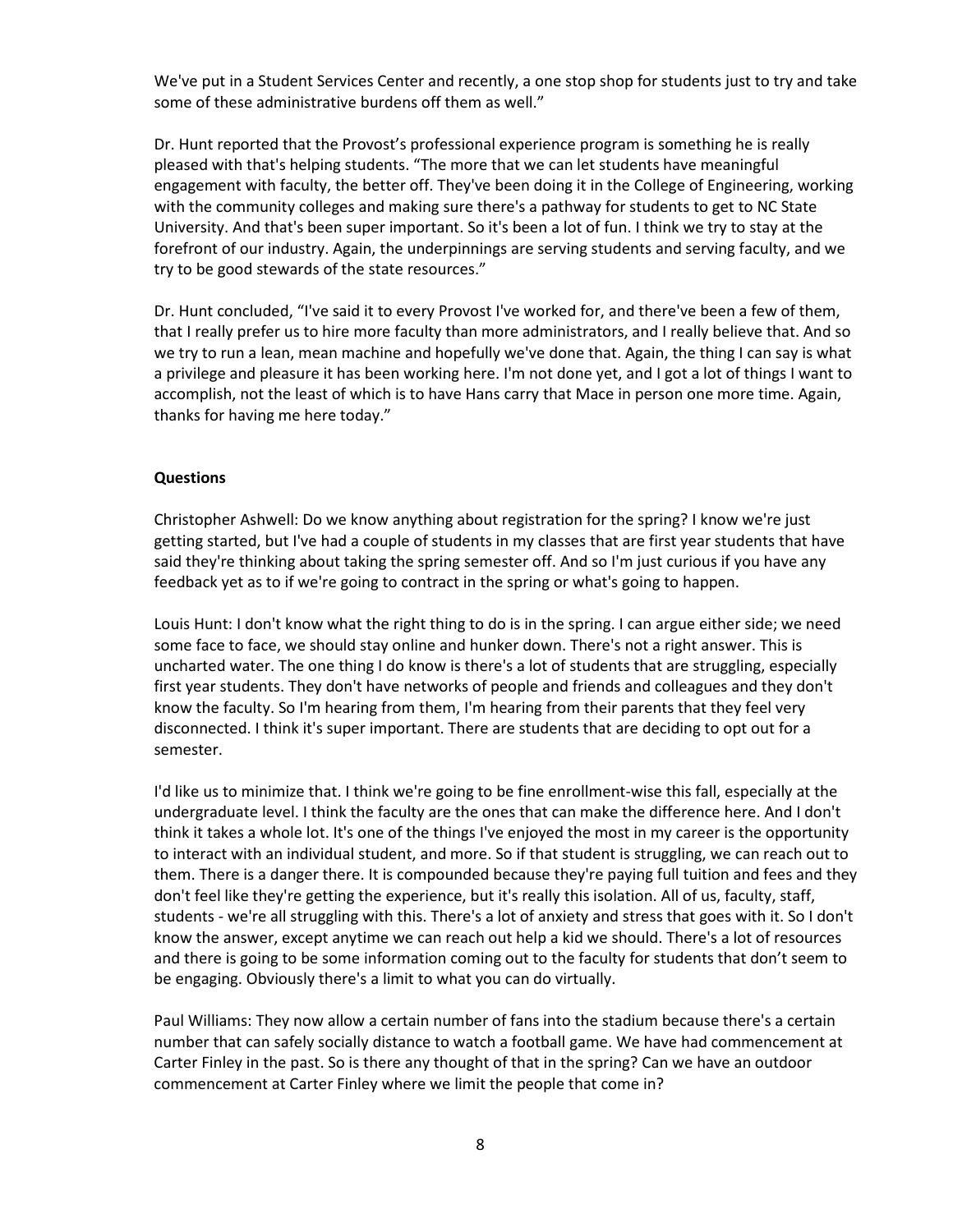Louis Hunt: Yes, this is what we've been talking about. I think it is possibly viable for the spring.

Hans Kellner: Since I got here 16 years ago 17 years ago, the biggest change and what I considered truly revolutionary at NC State is that the number of undergraduate women now matches the average in the country, and it's larger than the men. This is amazing. This is just a revolution in this school. I don't go back all that far with NC State, but it's something. So tell us how it's happened. Is this a decline in the number of qualified men? Is this an increase in the number of qualified and willing women or is it some combination of the two? It's really quite striking.

Louis Hunt: It is striking and it's something that I'm really excited about. You know, one where predominantly enrollment-wise, engineering drives a third of our freshman class. So we're very Stemcentric. Engineering across the nation tends to be more male-oriented in terms of enrollment. But the College of Engineering has done an amazing job marketing and selling young women on the opportunities associated with engineering; things like our Living Learning Villages, the Women in Science and Engineering. I think they're making a difference. The campus has evolved quite a bit. It is a much different place than it was 15 or 20 years ago. I'm excited to have them here. I think they really do bring an important diversity to some fields that were predominantly male historically.

Hans Kellner: What is the situation with graduate enrollment? What can you tell us about that from a registrar's point of view?

Louis Hunt: I focus a lot more on the undergraduates, but I think the females are strong in graduate enrollments. You know that the challenges we had this year were largely related to international and Visa situations. I think it is much more equitable at the graduate level, it probably varies a lot by discipline.

Hans Kellner: Do you see any problems coming along in the future, let's say, two, three years down the road?

Louis Hunt: The obvious are financial. There are some demographics that are challenging across the United States. We happen to be in an area where it's not quite as dire for us, but schools in the northeast and some other sections of the country, they're losing population, etc. We're fortunate. We have a lot of demand and the population is continuing to grow, but it's going to change. We have to be sure that we're accessible to all of North Carolina – the rural communities. There's a divide there. They don't have well-resourced schools. The jobs aren't there. There's no exit from some of those counties. So we have to be sure that we really have programs in place that allow all students to get to NC State and they don't have to be in the freshman class. That should look like North Carolina. We need these alternative pathways to NC State. And I think we're building those pretty successfully.

Hans Kellner: Are transfers a major thrust in NC State building of its student body?

Louis Hunt: I think it is. I've never met a faculty that didn't want to really transform society, make a real difference in society. And I think if we don't deliberately serve all of society, then we're not going to fulfill that mission. If you get off the main highway and go through anywhere in North Carolina outside of the metropolitan areas, you see it and it makes me think, how can this kid ever get to NC State? How could they ever afford to pay \$26,000 a year for an education? So I think it is real. I think community college makes a great gateway. But the problem with it is it's not working as effectively as we would like it to right now. If we work effectively with our partners, and we're starting to build those bridges, we can really pull students through. So it's a big deal.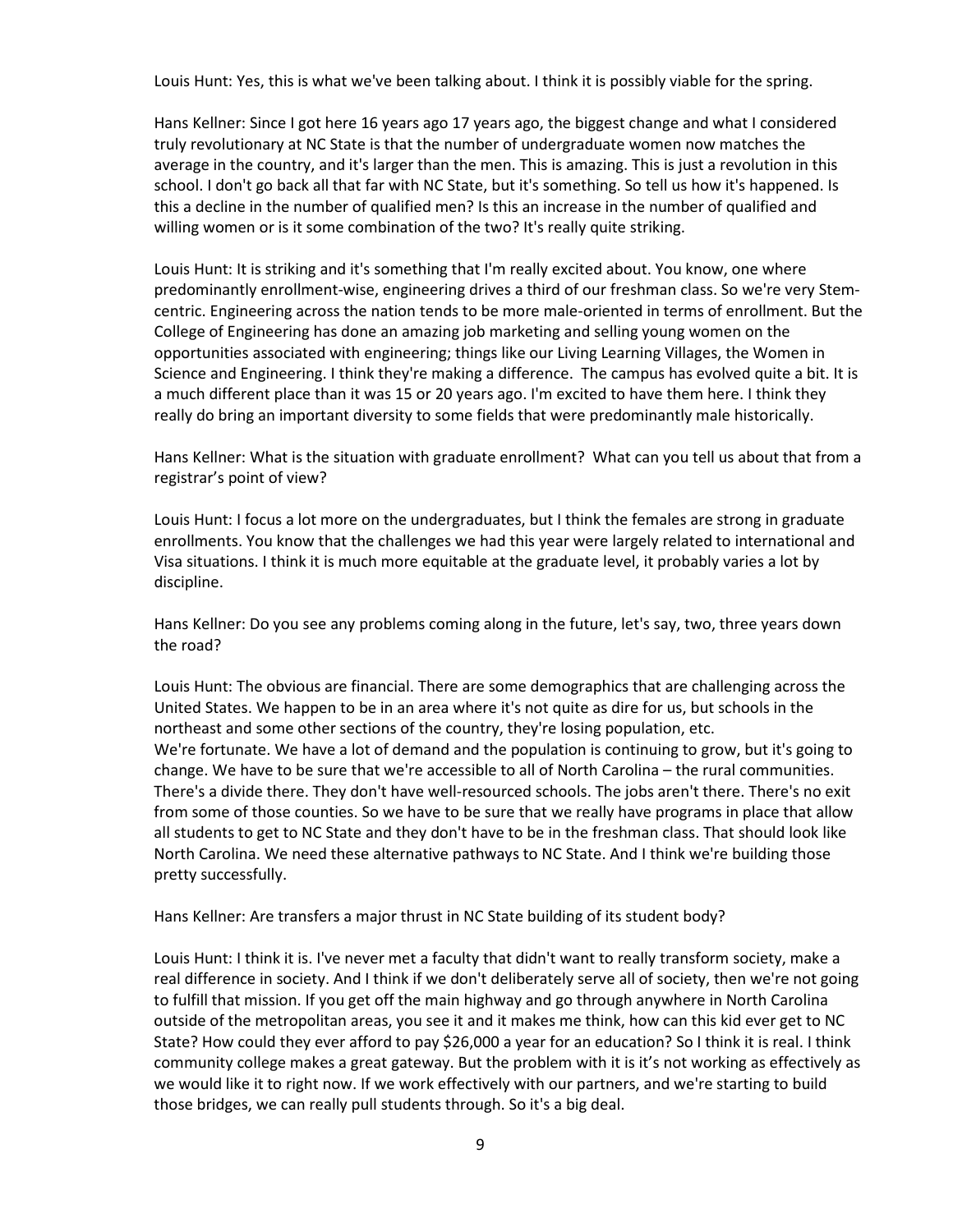Hans Kellner: Now that we have the former President of the Community College system as the President of the University of North Carolina system, is this going to impact NC State as opposed to the system as a whole, if at all?

Louis Hunt: I think it's going to work to our advantage I think. If we can find the glue to put all these things together, we're going to have a model that I think stands up against any other system in the country. We've got a ways to go, but I think we're getting there. Peter Hans is all on board with community colleges and I think we have an opportunity to lead the way there. I think we'll find that it's a really great match for our land grant mission and everything else.

Hans Kellner: How do we get back where we want to be as a university at so many levels, from an enrollment management perspective? How do we recover the sense and feel of a university again?

Louis Hunt: Well, I'm confident we'll get there. I read an essay early on in this pandemic about somebody that lived in Hong Kong and how SARS started and how it ended, and it was an interesting reflection of how they got into a pandemic and how they got out of it. And when they knew they were out of it. I think it is a challenge, I think we're resilient. We've got a lot of prospective students who want to be here. Our brand is very strong. People really want to be at NC State. I think the challenge is when do we get there. How do we protect ourselves along the way and make sure we're still all together at the end of it? I'm confident we're going to be fine, enrollment wise. I mean, we've got a problem internationally in the United States in the Visas and everything else right now; but we don't have personal control over that. We will have to wait that one out. I think from an overall perspective, we will be okay. We've just got to weather the storm a little while longer.

Philip Sannes: Senator Duggins' has a question. What about other measures of diversity, how has that changed over time? And where do we stand on that currently, in the context of what we're talking about right now.

Louis Hunt: Not where we want to be, certainly at the undergraduate level. Our diversity is increasing, but it looks different than it did a decade or more ago. The Hispanic population is increasing rather dramatically in undergraduates, but we're struggling with African American enrollments. With international enrollments, we've done pretty well. We are kind of pulling back just a little bit there from resources and focus locally. There's a lot of politics; we know that there's going to be a lot of court battles moving forward, but we've got a unique opportunity that we're trying to take advantage of this year. We were able to petition the Board of Governors to let us go test optional this year. They allowed us to do that. So we're not going to require the ACT or the SAT this year. You can submit it if you want to. We've been doing a lot of data analysis and digitizing some data to create new models to see how we can make better predictions of who will be successful. We've got some interesting papers here about some different techniques to sort of create more diversity. You can pick the diversity you want; low socio-economic, it could be racial and ethnic, it could be gender-related, geographically-related. But we are looking at that to see how we can be more deliberate. You asked about transfers, Hans. Something that came to my mind over the last couple years is we really do have an institutional bias against transfer students, historically. We have shed quite a bit of it in the last few years, but we've still got work to do. We need to ensure that our admissions processes and metrics we use do not have those built in bias. So that's what we're working on. We are making progress. It's not as fast as I'd like it. We are hoping that without having to use standardized tests this year we might get more.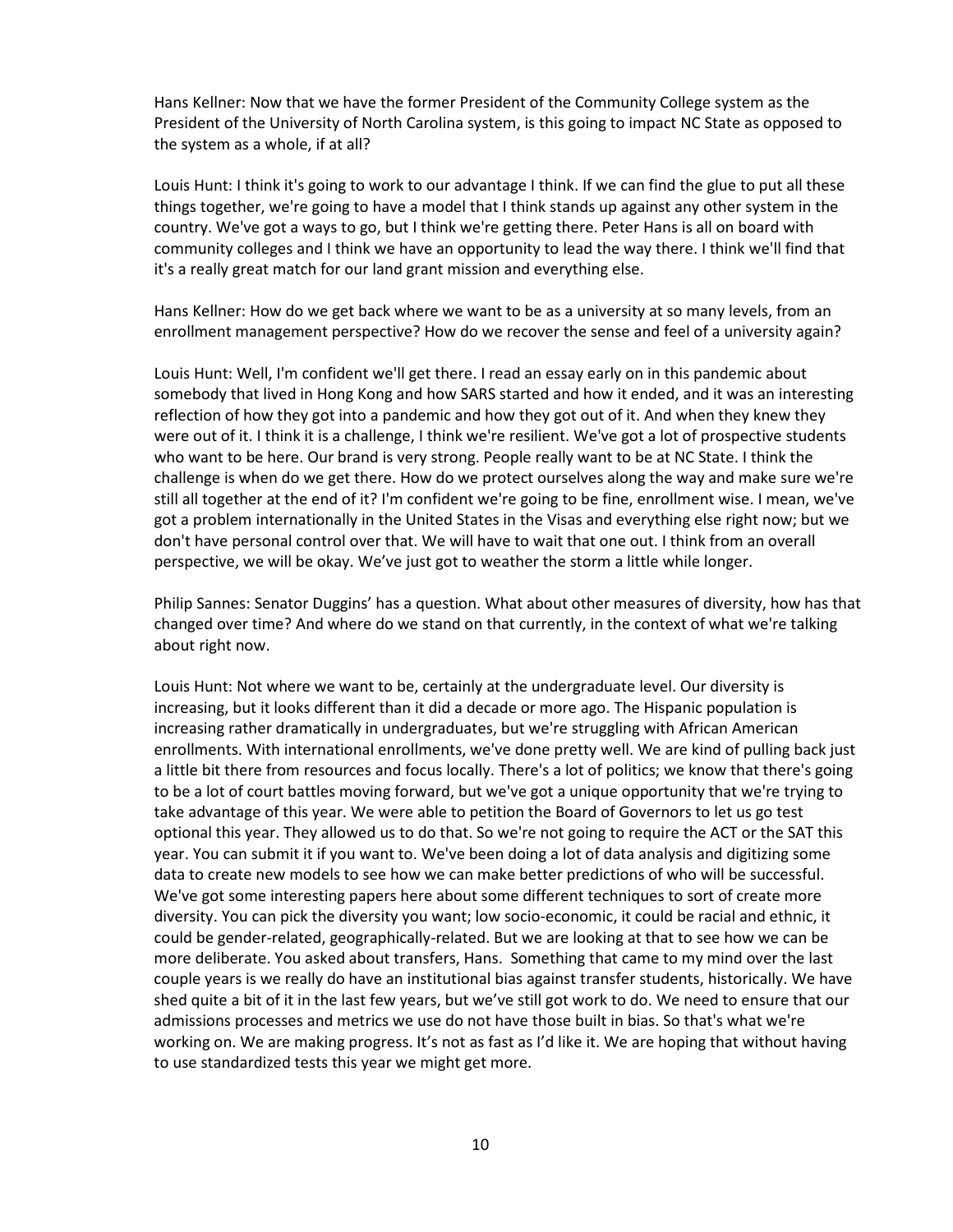Hans Kellner: Is it your understanding Louis, that the Board of Governors' statement about the AND or OR of the SAT/ACT is really a temporary fix or will it be permanent?

Louis Hunt: Yes, it's temporary. There are some minimum admissions requirements for the UNC system; a GPA requirement and a test score requirement. Neither which really apply much to North Carolina State University, because students we admit are much better-prepared than that.

### Hans Kellner: Except in Athletics?

Louis Hunt: Well, yes, we have a couple of exceptions in there, but for the most part there were admitting a very strong student. We historically are mandated to require a test score. And there's a lot of debate, a lot of literature, about are standardized tests biased or not. Certainly the scores are different. What's the best metric you have? One of the things I've learned, and it should have been pretty obvious to me, is this concept of merit is a little bit flawed. There is no way to line the students up and see which one has more merit than the other. So the test score starts looking like a proxy for that and it is not. So we're not going to have to use it this year, and what I'm hoping we'll be able to demonstrate is that the outcomes were just as good, and perhaps better. I think there'll be a push all around the country. I mean, I would be worried if I were the College Board or the ACT right now - a lot of bad press, and rightfully so.

Hans Kellner: Last spring at one of our last meetings we had the former Chair of the Faculty Assembly, a Law Professor at NC Central. He is very passionate on this issue. He worked with the Board of Governors for a long time to get this happening. He came and made his case wonderfully as he always does. And so it's of some interest. I do remember someone from athletics doing some quick math and she said, 'Oh, well, we have eight examples,' or something like that. Probably the only ones here at state where it would really have made a difference in admissions, but that was interesting and useful information.

Louis Hunt: Well, we've been working with some SAS consultants and really analyzing a lot of data. Those test scores don't add a lot to our predictive models.

#### **13. Remarks**

*Ahmeen Ahmad, Feed the Pack Food Pantry, Leadership and Civic Engagement* 

The team from the Feed the Pack Food Pantry brought information to the Faculty Senate and spoke to them about opportunities for engagement with the Feed the Pack program.

Mr. Ahmad stated, "I am serving as one of the advisors for the Feed The Pack food pantry this year. We work to meet the food needs of our students, faculty and staff with dignity and respect. We want to provide the Faculty Senate with some tangible ways to get involved and support and advocate for Feed the Pack during these difficult times."

Yashmitha Lenin added, "We have one to two hour shifts, every Monday, Tuesday, Wednesday, Friday, where our volunteers are responsible for sorting and organizing our donations and managing the pantry while it's open. Right now we are looking for staff and faculty volunteers, specifically from November 18 to January 11. With the longer winter break, the number of student volunteers in the area is going to drop significantly. So we really need the help of local faculty and additional volunteers to just complete like a short 30 minute training before signing up. We also have group volunteering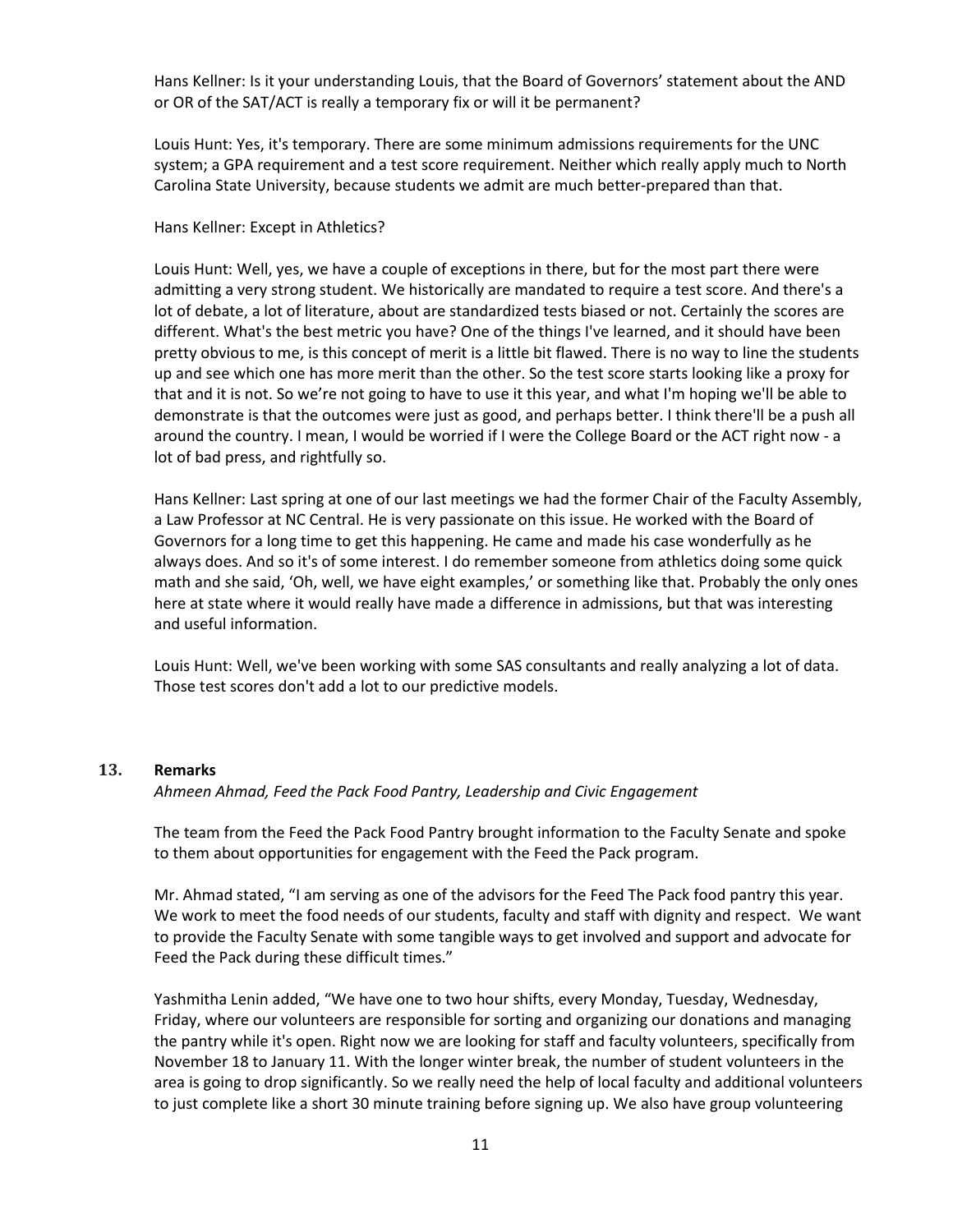opportunities where training is not required. Group volunteering can consist of groups of three to six people, and it's usually Monday mornings from 10am to noon. If you're interested in group volunteering contact us at least two weeks prior to the Monday you would like to volunteer and if you also want to volunteer as an individual. You can email us as well. We really need winter break volunteers. So we hope you guys get involved with that."

Team member Cameron Morris continued, "We also take monetary donations, which are great and very useful to us because we have partnerships all across North Carolina that allow us to get food at really reasonable costs. You can look at the information on the website about how to do that. We also have food drives. These look a little bit different this year due to social distancing, but there's still ways for departments to get involved and come together for a food drive. For more information on that you would email [feedthepackoutreach@ncsu.edu.](mailto:feedthepackoutreach@ncsu.edu) Look for information on the website under donations. Another way you can help is drop off donations. Additionally, an Amazon wish list is another great way to donate to the food pantry. It has the list of foods that are most needed in the pantry because it's important that we want to serve our community with dignity. While beans and rice are all great for the food pantry, stuff like condiments and spices and Thanksgiving foods for the upcoming season are also very important. That is reflected in our Amazon wish lists."

Team member Dana Petre added, "Pack the Shelves is a way for our departments in different colleges to get involved on campus. So, typically in a regular academic year, we would have bins in these different colleges and different departments to help sponsor a shelf that could be you sponsor breakfast items or you sponsor grains, whatever your choice is. Since a lot of us aren't on campus - I see some of you look like you're still in offices, but the majority of campus is not there right now. We have actually converted our pack the shelves to a virtual setting. So once again, that is through an Amazon wish list. So what we do is for the departments involved, such as Leadership and Civic Engagement, they get a list every single month about the most needed items that fall under that category. They can send that to all their colleagues and they can choose to buy one item or five items or whatever fits the budget. A great way for the Faculty Senate to get involved is to join Pack the Shelves as a college or a department, and we can assign you a shelf and then send you that list. Then whoever wants to participate or has the means to participate, can. If you cannot, then that is perfectly fine. I just dropped an email in the chat so you can reach out to feed the pack outreach and Sarah, who is our food donation coordinator can kind of set that up and see what that would look like. If your department doesn't want to get involved, you can still use the Amazon wish list."

Ms. Petre stated, "You can also support Feed the Pack and Pack Essentials through your work as faculty members. The best way to help our students on campus is to add a description in faculty syllabus every single year to help them understand that it is important that you are providing your body with the same nutrition that we want you to provide your brain in every single class. So what Pack Essentials has done is create a small paragraph to include in some syllabus. Certain faculty have already included this, but I know it's not completely spread throughout campus. So if that is something that you would be willing to do, we want to be able to talk about this the same way we talk about disability services. It's something that's always there. So it's a resource and we want that to also serve with Pack Essentials and Feed the Pack, too. If you want to include this you use the wording that we have provided for you just to make it pretty simple across all avenues."

Ameen Ahmad concluded by stating, "Yes, and I have just one more way for you to get involved. You can also sign up for something called an automatic payroll deduction. If you go to the website you can basically sign up for this thing where for every single month that you get your paycheck, or however you get your paycheck, you can deduct a certain amount out of that paycheck and you can designate where those funds go. So if you search for Feed the Pack at the bottom of the website that I just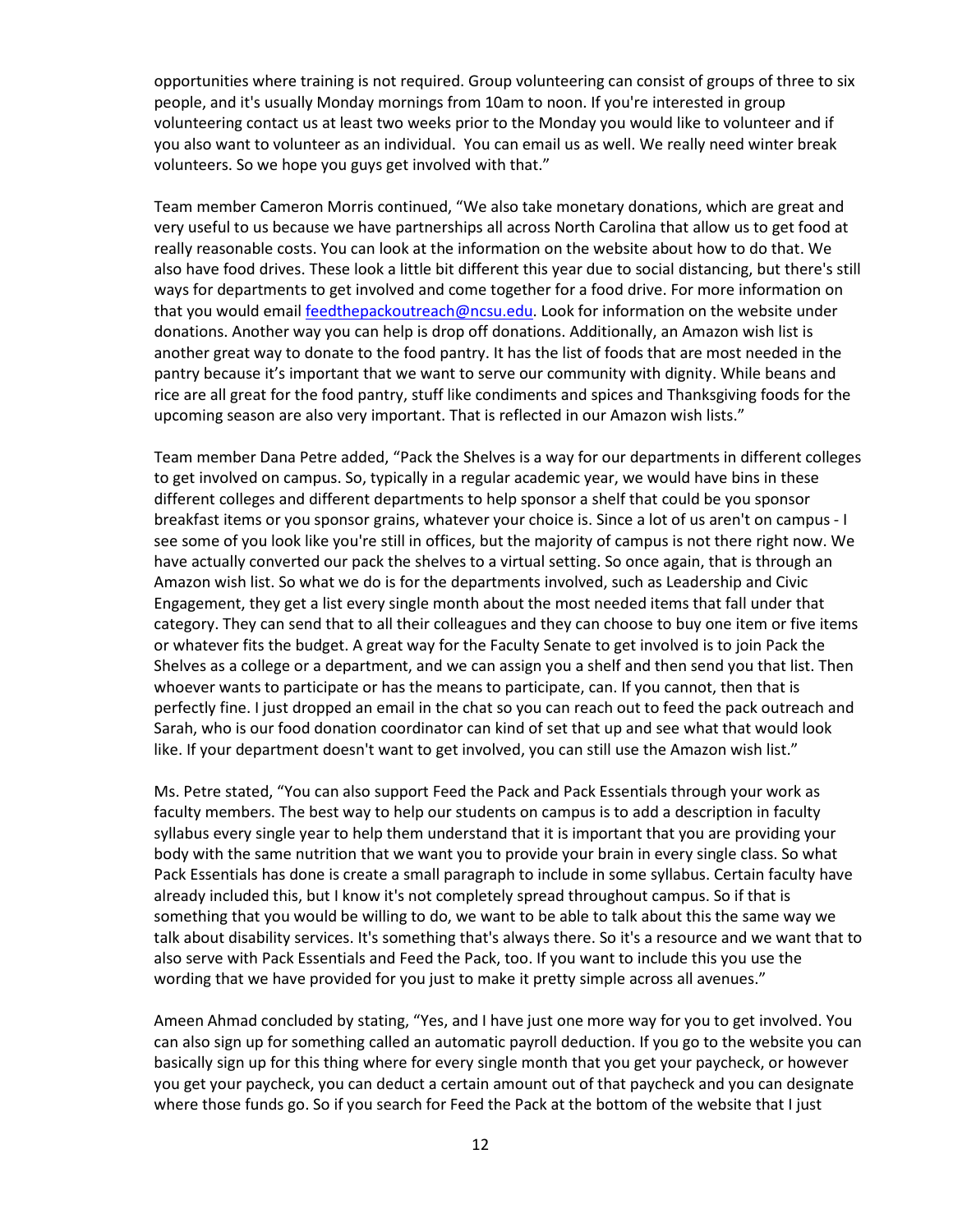linked, then you can select, say, \$10 of your total paycheck will automatically be deducted each month and go directly to Feed the Pack. This is a really easy way to have an ongoing donation and support for us and to have it not be something that requires you to look at it every single day or week. This is a really easy way to have something that is easily set up."

Sarah Carrier: Where is that Amazon wish list located?

Dana Petre: It is located on the homepage of our website.

Lisa Bass: We also need the link for the paragraph for our syllabus.

### **14.** *Committee Reports*

*Personnel Policy – Christopher Ashwell and Herle McGowan* 

Co-Chair Ashwell provided the following report from the Personnel Policy committee:

"The committee is planning to work with the Academic Policy Committee next week to talk about Faculty Impact of Covid, with a survey. Chair-Elect Berry-James has been asked to help the committees with surveys that have been administered at other institutions to look at the impact. We might want to compare ourselves with the same instrument to other institutions to make sure the effect on our faculty is the same as it is others, or how we might be different. That is coming in the future.

We did review those two regulations that affected additional compensation and phased retirement that were amended recently. Those are going to move forward; we felt they were appropriate and timely. I wanted to mention that we asked the question about the modification to one of those regulations which happened back in June. That was when we knew we were going to have to start the semester early. So when the semester started on August 10<sup>th</sup>, the normal contract period for the nine-month faculty starts on August  $15<sup>th</sup>$  or  $16<sup>th</sup>$ . That regulation has to be modified at the time when we knew we were going to have to start earlier. So we just asked how that process went forward. We found out the reality is that regulations of that nature can happen without being reviewed by the normal process. In that case, that was a short turnaround requirement and it went from the Provost to Vice Chancellor Maimone, to Marie Williams and General Counsel, and then to the University Cabinet, where it was approved. That is how things can happen without the faculty senate review, which is, I guess, a normal part of the process. I just want to make sure everybody is aware that things like that can and do happen."

Katharine Stewart stated that the regulation got revised and my team was not part of that. It was run through as a financial and an HR issue. Dr. Stewart added, "My default is to bring things to you and for you to decide if you want to weigh in on them, or if you just want to hand it back and say you handle that. So that was one that we actually didn't see until it was kind of out the door."

Senator Taylor asked whether or not S/U conversion will be available for students in the spring.

Louis Hunt: You know, it has not been publicized. We would like to continue it. I think there is a question from the graduate school about where it is appropriate or not appropriate there that I guess might be the issue of concern. I think at the undergraduate level, we should definitely continue it. I mean, we'd all like to do away with it, I think. But given the circumstances, given what we talked about a little while ago about isolation and the mental stresses and everything else, I think we're